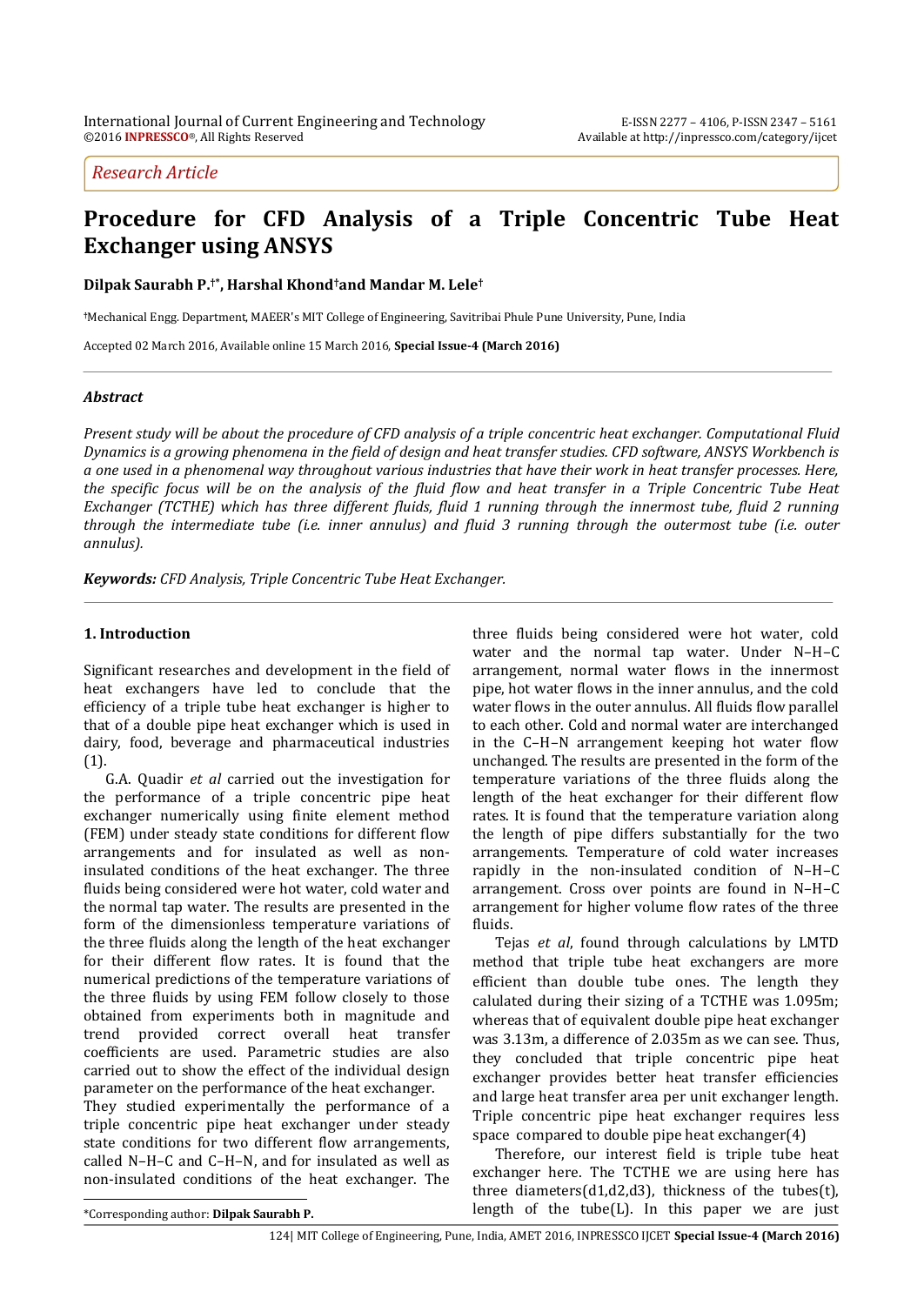interested in the 'procedure' of CFD analysis of a TCTHE similar to that used by the authors like *G. A. Quadir et al.,* etc

CFD is a rising tool in industries for the heat flow analysis of any heat exchangers and machines or devices that are indulged in heat transfer. Computational fluid dynamics, usually abbreviated as CFD, is a branch of [fluid mechanics](https://en.wikipedia.org/wiki/Fluid_mechanics) that uses [numerical analysis](https://en.wikipedia.org/wiki/Numerical_analysis) and [algorithms](https://en.wikipedia.org/wiki/Algorithm) to solve and analyze problems that involve fluid flows. Computers are used to perform the calculations required to simulate the interaction of liquids and gases with surfaces defined by [boundary conditions.](https://en.wikipedia.org/wiki/Boundary_conditions) With highspeed [supercomputers,](https://en.wikipedia.org/wiki/Supercomputer) better solutions can be achieved. Ongoing research yields software that improves the accuracy and speed of complex simulation scenarios like [transonic](https://en.wikipedia.org/wiki/Transonic) or [turbulent](https://en.wikipedia.org/wiki/Turbulence) flows. Initial experimental validation of such software is performed using a [wind tunnel](https://en.wikipedia.org/wiki/Wind_tunnel) with the final validation coming in full-scale testing, e.g. [flight tests.](https://en.wikipedia.org/wiki/Flight_test)

There are various discretisation methods in CFD, like, the finite volume method (FVM), which is a common approach used in CFD codes, as it has an advantage in memory usage and solution speed, especially for large problems, high Reynolds number turbulent flows, and source term dominated flows (like combustion). In the finite volume method, the governing partial differential equations (typically the Navier-Stokes equations, the mass and energy conservation equations, and the turbulence equations) are recast in a conservative form, and then solved over discrete control volumes. This discretization guarantees the conservation of fluxes through a particular control volume. The finite element method (FEM) is used in structural analysis of solids, but is also applicable to fluids. However, the FEM formulation requires special care to ensure a conservative solution. The FEM formulation has been adapted for use with fluid dynamics governing equations.[citation needed] Although FEM must be carefully formulated to be conservative, it is much more stable than the finite volume approach. However, FEM can require more memory and has slower solution times than the FVM. The finite difference method (FDM) has historical importance[citation needed] and is simple to program. It is currently only used in few specialized codes, which handle complex geometry with high accuracy and efficiency by using embedded boundaries or overlapping grids. Some other methods of discretisation include spectral element method, boundary element method, high resolution discretisation schemes, etc.

In this paper we shall be looking only at those schemes necessary for the CFD analysis of a TCTHE. That will be seen in the procedure part of our paper.

# **2. Procedure of CFD Analysis**

Basically, the TCTHE we are discussing about looks like as shown in fig.1



**Fig.1** Schematic of a TCTHE

The software used for CFD analysis is ANSYS. CFD Analysis is carried out in following steps

- 2.1 Modelling
- 2.2 Meshing
- 2.3 Analysis

The method used is SIMPLE algorithm(Richard *et al*, 2013) for this analysis. Let us look at each step in detail.

# *2.1 Modelling*

The TCTHX can be drawn as a 2-D diagram (as done by Patel D. et al.); although 3-D drawing will be better in all respect. Hence, a 3-D drawing of a TCTHX is modelled using ICEM or SOLIDWORKS (other softwares like Catia, etc. can also be used of course). Geometrical parameters that may be required for it are as follows-

**Table 1** Geometric parameters and symbols

| Symbol | Parameter(m)               |
|--------|----------------------------|
|        | Innermost tube diameter    |
| d2.    | Intermediate tube diameter |
| dЗ     | Outermost tube diameter    |
|        | Length of the tube         |
|        | Thickness of the tube      |

Drawing the three tubes according to the given dimensions and extruding it through length l, we get the geometry. We have used ICEM for modelling. The picture of our model is as shown in fig.2



**Fig. 2** Model of the TCTHE in ICEM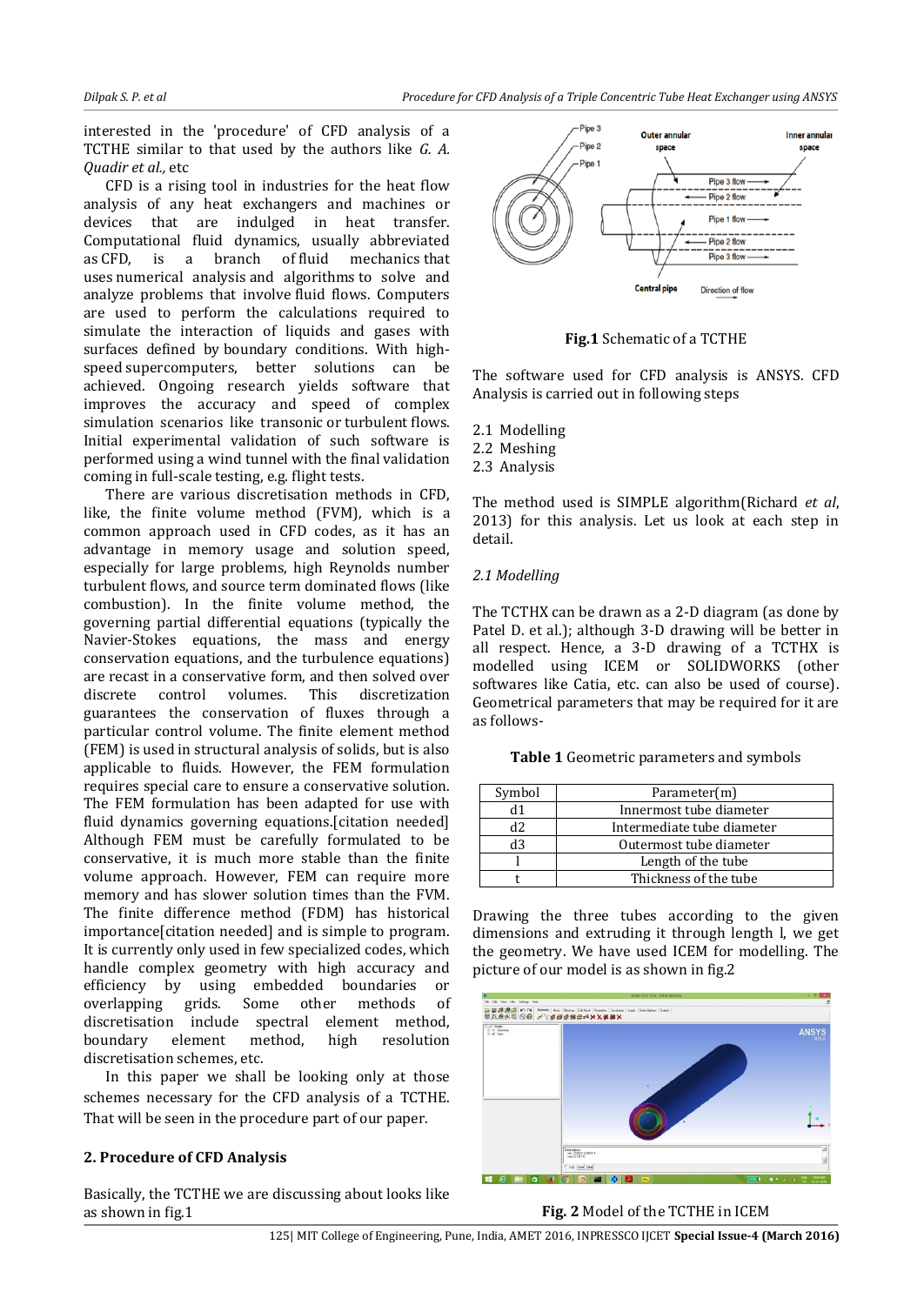### *2.2 Meshing*

Meshing is dividing an entity into smaller elements. Meshing are of various types like tetra, hexa meshing.

Our body uses Block meshing (with projected vertices) with O-grid. Addition to Block meshing, we have used the O-rid split her to- 1)remove bad elements, 2)capture the geometry well and 3)generate high quality mesh. The mesh quality is defined from numbers 0 to 1, higher quality is closer to 1.

We'll need to make sure that the mesh is denser towards outer edges considering boundary layer formation at walls. Our meshed model is as shown in fig.3



**Fig. 3a** Model with block meshing and O-grid

**Fig. 3b** Model with block meshing side view

# *2.3 Analysis*

Fig. 4 shows the FLUENT SOLVER screen which show us various commands at the left side. We, further are going to study what commands are used in our case, that of our TCTHE.

| E                                                                                                                                                                                                                                                                                                                                                  |                                                                                                                                              | TTHX Fluent@care [3d, pbns, rke]                                            | $   x$    |
|----------------------------------------------------------------------------------------------------------------------------------------------------------------------------------------------------------------------------------------------------------------------------------------------------------------------------------------------------|----------------------------------------------------------------------------------------------------------------------------------------------|-----------------------------------------------------------------------------|-----------|
| File.                                                                                                                                                                                                                                                                                                                                              | Mesh Define Solve Adapt Surface Display Report Parallel View Help                                                                            |                                                                             |           |
|                                                                                                                                                                                                                                                                                                                                                    | ■ 2-2-20 5-00 人 0人間 ローヨール                                                                                                                    |                                                                             |           |
| Nething                                                                                                                                                                                                                                                                                                                                            | General                                                                                                                                      | <b>Bledow 1</b><br>v                                                        |           |
| Healt Generation<br>Solution Setup<br>General<br>Models<br><b>Haterials</b><br>Phases<br>Cell Zone Conditions<br><b>Boundary Conditions</b><br><b>Hesh Interfaces</b><br>Dunanic Nesh<br>Reference Values<br>Solution<br>Solution Methods<br>Solution Controls<br>Monitors<br>Solution Initialization<br>Calculation Activities<br>Run Calculation | Mesh                                                                                                                                         |                                                                             | ANSYS     |
|                                                                                                                                                                                                                                                                                                                                                    | <b>Check</b><br>Report Quality<br>Stale<br>Disting <sub>ent</sub>                                                                            |                                                                             |           |
|                                                                                                                                                                                                                                                                                                                                                    | Solver                                                                                                                                       |                                                                             |           |
|                                                                                                                                                                                                                                                                                                                                                    | Velocity Formulation<br>Type<br>C Pressure Based<br>@ Absolute<br><b>Cleany</b><br>O Density Based<br>Time<br>(@ Steady<br><b>O</b> Transler |                                                                             | ь         |
|                                                                                                                                                                                                                                                                                                                                                    | Genty<br><b>Units</b>                                                                                                                        |                                                                             |           |
| Results<br>Graphics and Animations<br>Plots<br>Reports                                                                                                                                                                                                                                                                                             | Help                                                                                                                                         | inlet tube 1<br>tube <sub>2</sub><br>tube <sub>2</sub><br>tube <sub>1</sub> | $\lambda$ |

**Fig. 4** FLUENT SOLVER showing various commands

The Analysis is done by using the software-FLUENT

This analysis undergoes a number of steps as follows

A. Importing the mesh file (.msh), step wise assigning steps have to be given.

# B. General

- i. Scaling-here, specify in which units was the mesh created and which units to be used further
- ii. Check case-here whether mesh and given unit system are compatible with each other or not
- iii. Display- choose what is expected to be displayed on the screen for further work
- iv. Solver- We choose the pressure based solver for incompressible fluids. Also it requires less memory (storage) and allows flexibility in the solution procedure
- C. Models- Here, we choose the Realizable k-E model, which is the development in the k-E model. Also, as the problem considers temperature difference we use the energy equation here.
- D. Materials- For a TCTHX, specify materials, eg.-two or three fluids used and the material used to manufacture the HX and all their properties must be specified

| Fluid | Density (kg/m3)                |  |
|-------|--------------------------------|--|
|       | Specific heat(kJ/kg-K)         |  |
|       | Conductivity (W/mK)            |  |
|       | Viscosity (kg/ms)              |  |
| Solid | Density (kg/m3)                |  |
|       | Specific heat( $k$ J/ $kg$ -K) |  |
|       | Conductivity (W/mK)            |  |

#### **Table 2** Properties of the materials used

- E. Cell zone conditions- The zones basically are the interiors(space between two tubes along which fluids run) of the tubes. Thus for interior-1 assign fluid-1 and so on..
- F. Boundary Conditions- The inlet temperatures, velocity inlet, hydraulic diameters are specified wherever applicable.
- G. Solution Methods- SIMPLE (Semi-Implicit Method for pressure linked equations) scheme is used. -Least square cell based approach is used for the gradients of the solution variables for spatial discretisation, second order pressure, Third order MUSCL approach for momentum, turbulent kinetic energy, turbulent dissipation rate.
- H. Monitors- What is to be shown on the screen is controlled in monitors. Choose the iteration plot for solutions of temperature, pressure, heat flux variations, etc. and control the windows for same.
- I. Solution Initialization- The solution is to be initialized keeping the inlet inner tube as reference. Thus standard solution will be generated.
- J. Run Calculations- Here, first we need to 'check case' to get any recommendations from the given data,